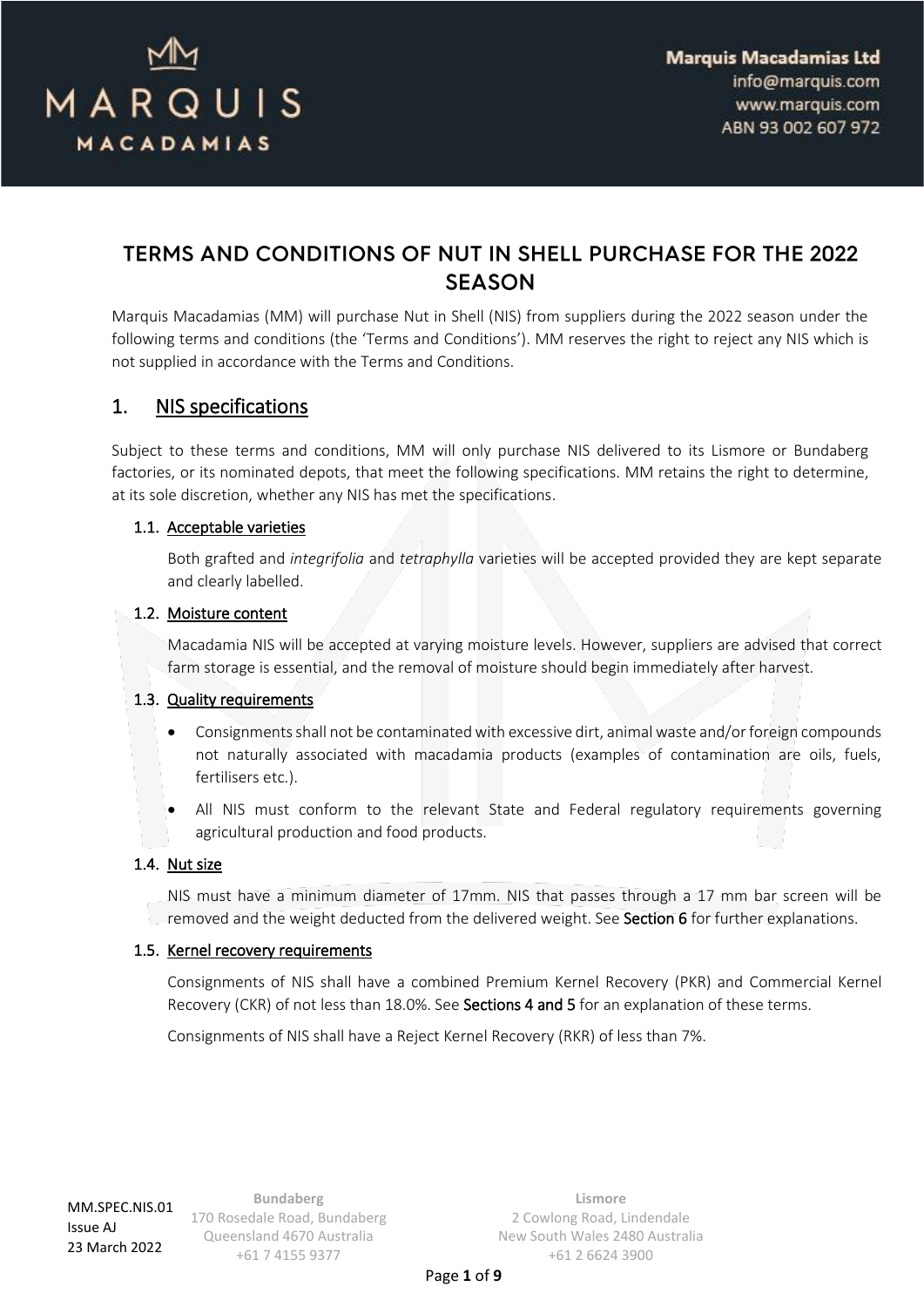

# <span id="page-1-0"></span>2. Delivery specifications

Both the Lismore and Bundaberg factories will accept deliveries of standard NIS, which is defined as nut in shell that is free from foreign materials that pose a significant food safety risk and contains negligible trash, gross rejects, and husk. MM retains the right to determine, at its sole discretion, whether any delivery has met the delivery specifications, and if not whether the delivery is rejected.

#### 2.1. MM Lismore Factory excluding approved dehusking facilities

In addition to points 1.1 to 1.5, deliveries to MM Lismore, excluding approved dehusking facilities, must meet the limits specified in Table 1 below. Deliveries that do not meet the specifications may be rejected.

| Category                 | Definition                                                                                                                                        | Cut-off                                          |
|--------------------------|---------------------------------------------------------------------------------------------------------------------------------------------------|--------------------------------------------------|
| <b>Foreign Materials</b> | Materials that do not grow on the<br>macadamia tree or are not naturally found<br>on the orchard floor $-2$ categories                            | Significant food safety hazards<br>- nil allowed |
|                          | Significant food safety hazards e.g. rat<br>1.<br>baits                                                                                           |                                                  |
|                          | Other Foreign Materials e.g. irrigation<br>2.<br>fittings, harvester wheel fingers                                                                | Other Foreign Materials - 1<br>piece/tonne       |
| Trash                    | Leaf                                                                                                                                              | 10% by area                                      |
|                          | Stick                                                                                                                                             | 20 pieces/tonne                                  |
|                          | Rock                                                                                                                                              | 10 pieces/tonne                                  |
| <b>Gross Rejects</b>     | This includes black nuts, loose shell, loose<br>kernel, rodent damaged nuts, rancid nuts,<br>nuts exhibiting mould on shell and seedling<br>nuts. | 5% by weight                                     |
| Nut in Husk              | Nut in shell that is encased in husk                                                                                                              | 10% by count                                     |

Table 1. Delivery requirements for MM Lismore, excluding approved dehusking facilities.

MM.SPEC.NIS.01 Issue AJ 23 March 2022

**Bundaberg** 170 Rosedale Road, Bundaberg Queensland 4670 Australia +61 7 4155 9377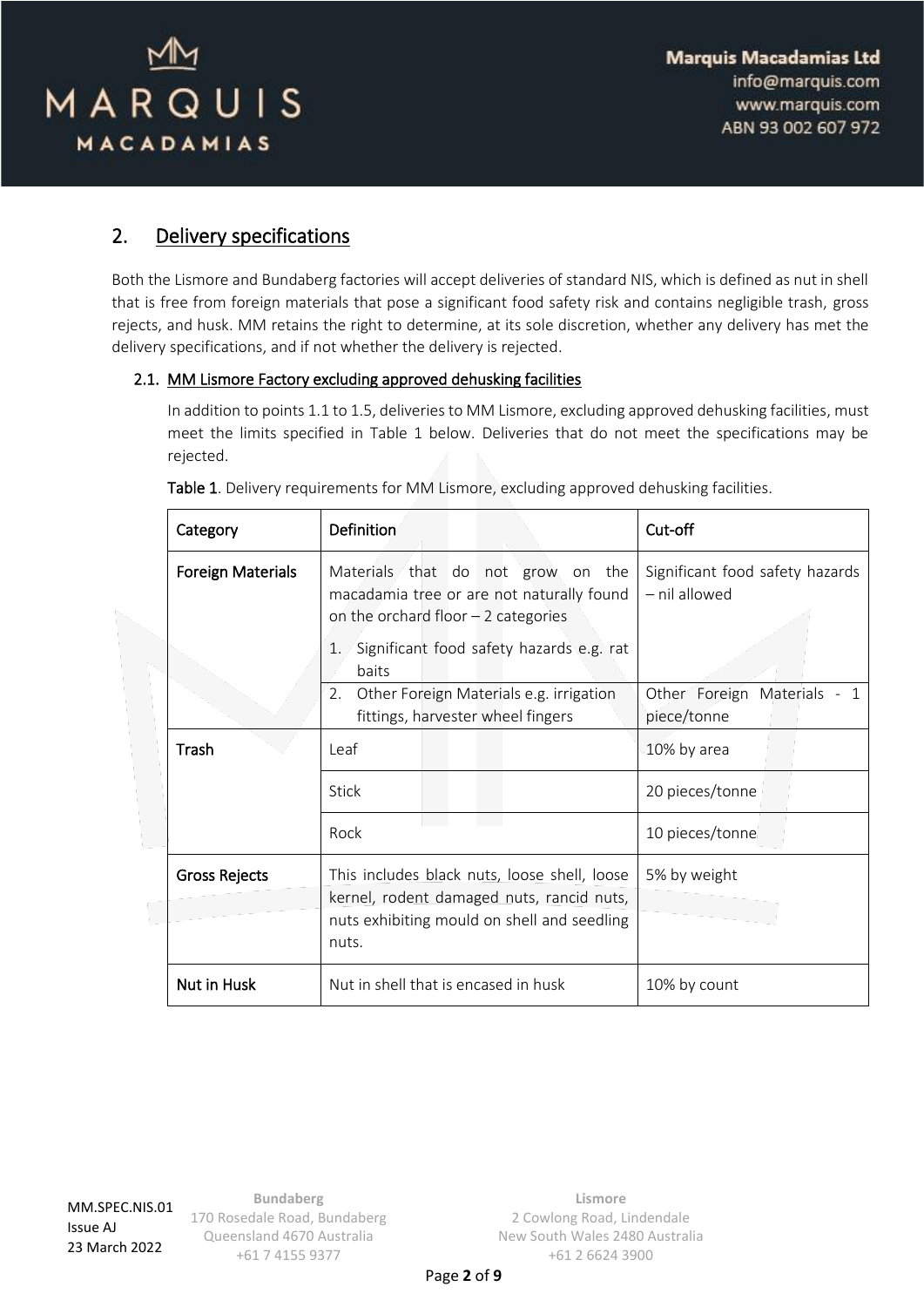

#### 2.2. Approved dehusking facilities delivery specifications

In addition to points 1.1-1.5, deliveries to approved dehusking facilities must comply with the following specifications:

- Deliveries made to MM's depot at the approved dehusking facilities may contain up to 100% Nut in Husk (NIH).
- MM and the approved dehusking facility reserve the right to reject consignments due to excessive leaf, rock, detection of animal manure and/or the detection of any significant food safety hazards, such as rat baits.
- Deliveries made to Macadamia Enterprises must be a minimum of 1 tonne Delivered Weight. If a delivery to Macadamia Enterprises is deemed by a Marquis representative to be unsuitable due to excessive foreign material, it will be returned to the grower unsorted, unless the grower agrees to pay an extra \$0.60/kg on the Delivered Weight.

### 3. Charges

- Deliveries to MM Lismore, excluding the approved dehusking facility, that meet the limits specified in Table 1 will not incur a charge for cleaning, dehusking or sorting.
- For Northern NSW growers, deliveries to the approved dehusking facilities at Summerland Farm and P & L Dehusking, that contain less than 5% Gross Rejects will incur a dehusking charge based on the Delivered Weight, as defined in Section [6.](#page-3-0) The rate will be \$0.12/kg of Delivered Weight, with a minimum charge of \$110.00 applied to any delivery. Deliveries to these approved dehusking facilities, that contain greater than 5% Gross Rejects, will incur a dehusking and sorting charge based on the Delivered Weight. The rate will be \$0.18/kg of Delivered Weight for the dehusking and sorting, with a minimum charge of \$110.00 applied to any delivery.
- For Bundaberg based growers utilising the Marquis Macadamias dehusking service provided by Macadamia Enterprises, the rate will be \$0.15/kg of Delivered Weight, as defined in Section [6,](#page-3-0) for services organised by Marquis Macadamias.
- The dehusking and/or sorting charges will be deducted from the consignment value.

### <span id="page-2-0"></span>4. Recovery and adjustment definitions

In the following definitions, the weight of the kernel and NIS are taken at the moisture content reached after drying for lab testing which is approximately 3.5% NIS moisture content.

- **• Premium Kernel Recovery (PKR)** The percentage of Premium kernel to the total NIS by weight.
- **• Commercial Kernel Recovery (CKR)** The percentage of Commercial kernel to total NIS by weight.
- **• Reject Kernel Recovery (RKR)** The percentage of Reject kernel to total NIS by weight.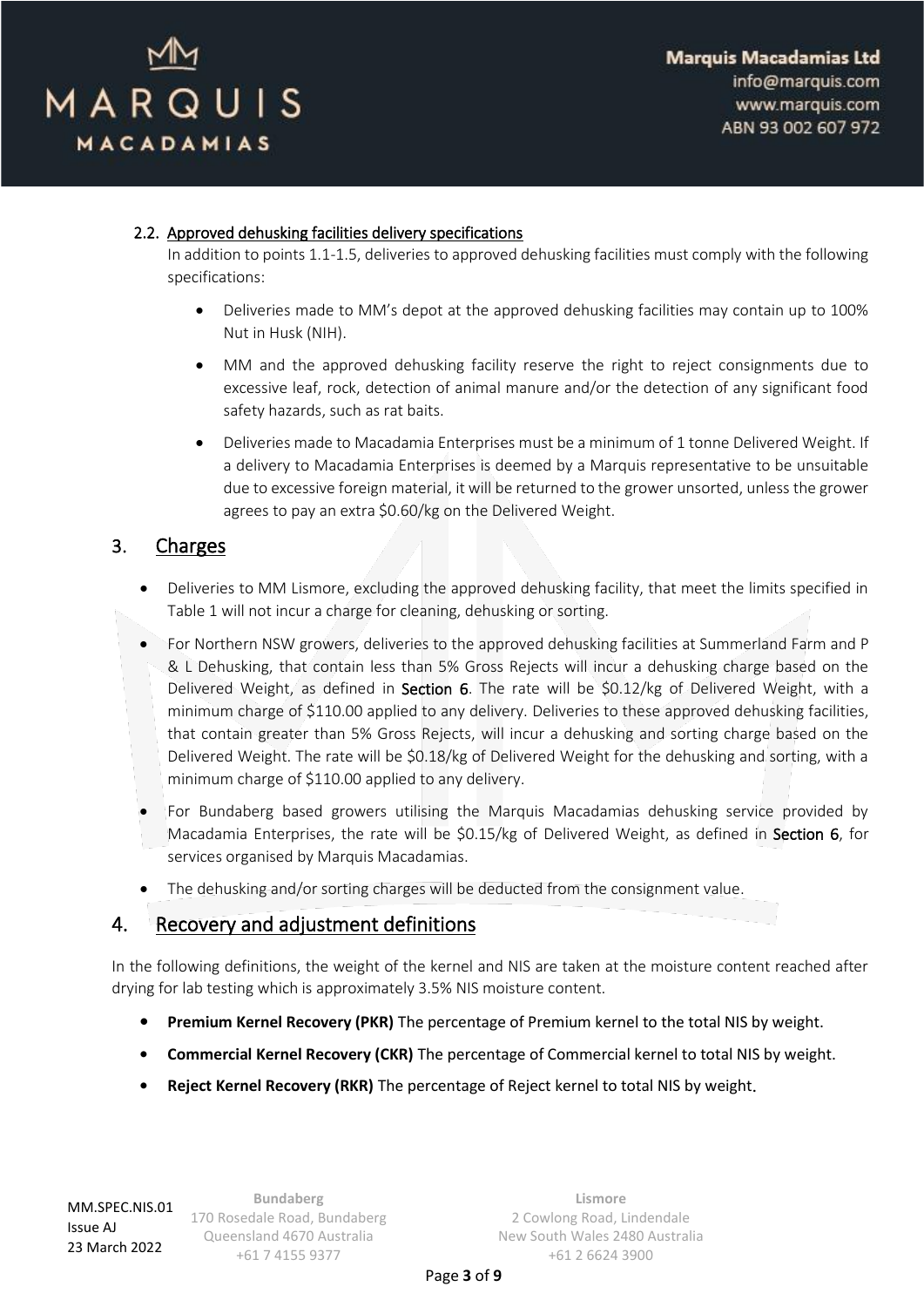

### <span id="page-3-1"></span>5. Kernel definitions

The following quality definitions will be applied when testing NIS consignments.

- Premium kernel Fully mature kernel that is plump (not shrivelled), round and firm with an even white or cream colouring and free of any off odours or flavours or rancidity will be regarded as Premium kernel.
- Commercial kernel Kernel affected by the following defects will be regarded as Commercial kernel:
	- Light discolouration
	- Light shrivelled (immaturity)
	- Light discoloured crest (germination)
- Reject kernel Kernel affected by the following defects will be regarded as Reject kernel:
	- Insect damage
	- Mould
	- Heavy discolouration
	- Internal discolouration
	- Heavy shrivelled (immaturity)
	- Heavy discoloured crest (germination)
	- **Rancidity**
	- Off odours or flavours

## <span id="page-3-0"></span>6. Sampling and testing definitions

#### 6.1. Delivered Weight adjustments and terms

- To determine the Consignment NIS Weight, the Delivered Weight will be adjusted by deducting:
	- The weight of foreign materials, trash, husk, less than 17mm NIS and gross rejects removed during processing; and
	- The weight of the foreign materials, trash, husk, less than 17mm NIS and gross rejects remaining in the consignment after processing as calculated using sample analysis.
- For deliveries that are sampled prior to processing, the weight of foreign materials, trash, husk, less than 17mm NIS and gross rejects will be calculated using sample analysis only. This weight will then be deducted from the Delivered Weight to determine the Consignment NIS Weight.
- The following definitions apply to the weight adjustment calculations:

Delivered Weight – The total weight of NIS, husk, foreign materials, trash and gross rejects delivered to MM or its nominated depot.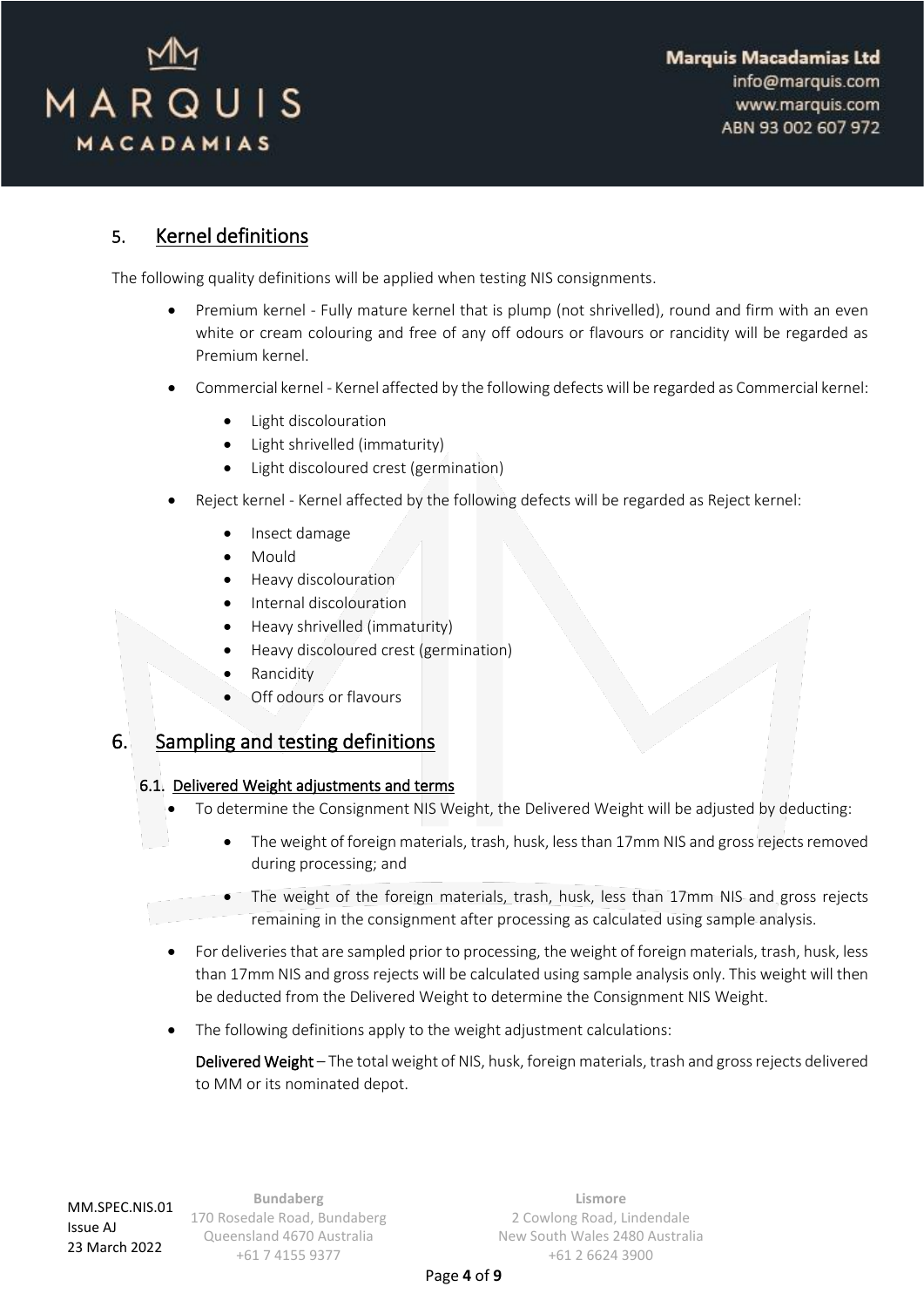

Removed Weight – The weight of husk, foreign materials, trash, gross rejects and less than 17mm NIS that is removed from a consignment during processing plus the calculated weight of these materials remaining and still to be removed after processing, as determined using sample analysis. Consignment NIS Weight – Delivered Weight minus the Removed Weight (at delivered moisture content).

Processing – passing the whole consignment through machinery to remove some or all of the husk, foreign materials, trash, gross rejects and less than 17mm NIS.

#### 6.2. NIS

- For the purpose of payment, NIS that is within the specifications at Sections [1](#page-0-0) and [2](#page-1-0) either at delivery or after MM cleans and dehusks it, will be sampled at the rate of one sample per two tonnes, or part thereof, for consignments of up to ten tonnes. The lowest sampling rate for consignments greater than ten tonnes will be one sample per two tonnes for the first ten tonnes and then one sample per four tonnes, or part thereof, for the remainder of the consignment.
- All samples will be assessed in accordance with Industry Standards in our AMS accredited laboratory. The consignment value is based solely on the results of the assessment of these samples.
- Suppliers are welcome to view their product being tested.

### 7. Re-tests

- Should a supplier wish to query a test result, duplicate NIS samples will be retained for a period of two months only, during which time a re-test can be conducted at their request.
- Results from re-tests will be averaged with the original test result and payment for the associated consignment will be based on the averaged result.

### 8. Basis of Payment

- MM will pay the grower for its consignment of NIS based on the combined total value of Premium Kernel Recovery, Commercial Kernel Recovery, and any low Reject Kernel Recovery bonus applicable in the consignment as determined from the Notional Price Table (the Consignment Value).
- The Consignment Value is determined by MM analysing the Premium Kernel Recovery, Commercial Kernel Recovery, Reject Kernel Recovery, moisture content % and the Consignment NIS Weight for each consignment according to these Terms and Conditions. This is the only basis for calculating the Consignment Value.
- MM will pay the grower the Consignment Value according to the payment schedule notified to growers from time to time in writing. This payment schedule is subject to change at the discretion of the Board of Directors.

**Bundaberg** 170 Rosedale Road, Bundaberg Queensland 4670 Australia +61 7 4155 9377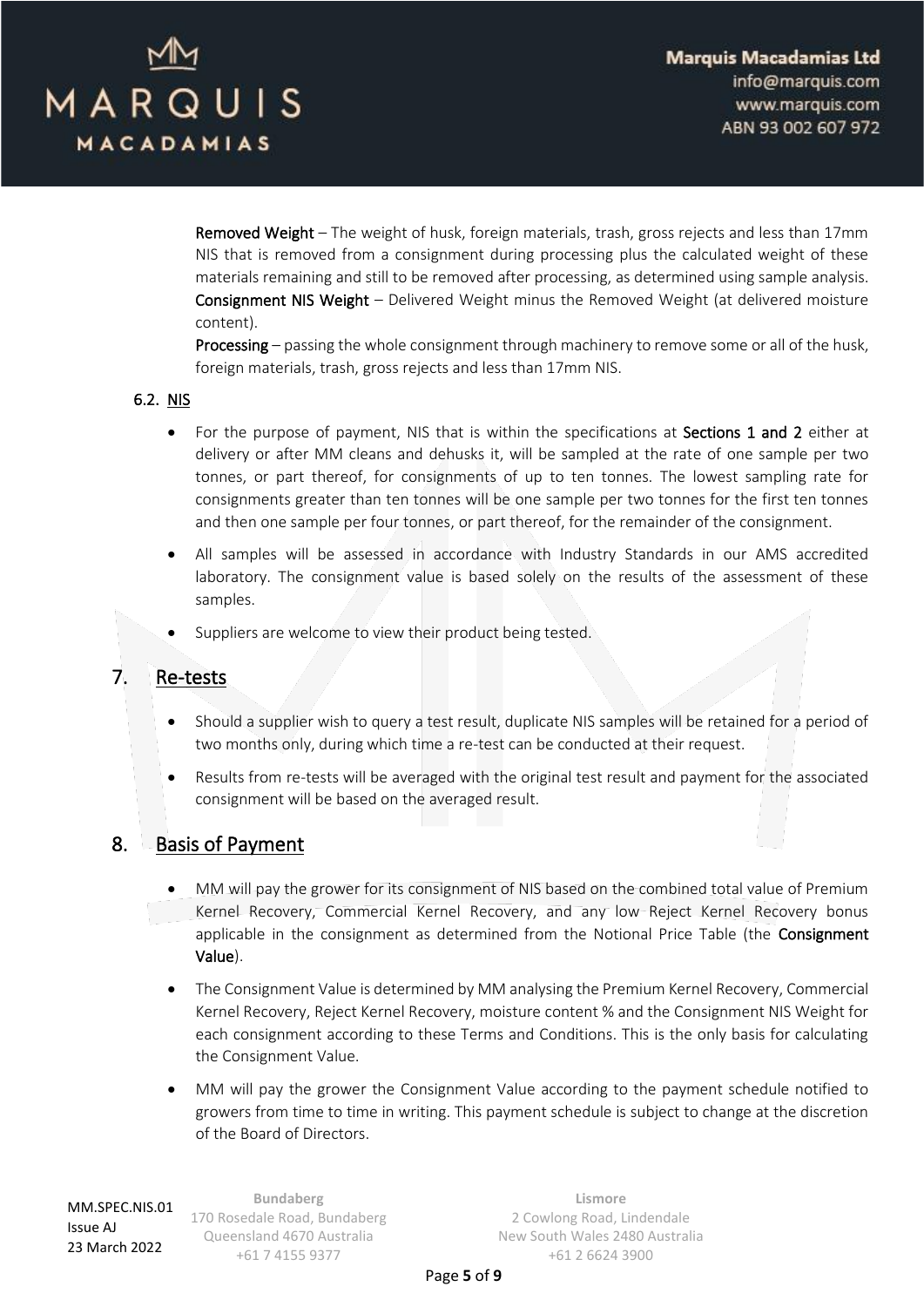

- Payments will be based upon a NOTIONAL PRICE ONLY and all prices and figures in the Notional Price Table are therefore subject to change at the discretion of the Board of Directors.
- The notional prices in the Notional Price Table are expressed in dollars per kg of NIS at 10% moisture content.
- A Freshcare bonus of \$0.03/kg NIS at 10% MC will be added to the Consignment Value if all the nuts in a consignment have been grown on a farm with current and valid Freshcare certification.
- MM offers to pay only for NIS that meets these Terms and Conditions.
- Where applicable, approved dehusking facility charges for dehusking and NIS sorting will be subtracted from the Consignment Value and deducted from the first payment to the grower.

#### Freight Subsidy

• In addition, a freight subsidy will be added to the Consignment Value. This subsidy will be paid to all growers, regardless of whether you use a contract carrier or cart NIS yourself. The amount to be paid will be radius based, determined by the distance of your farm from MM Lismore or Bundaberg factories or an alternate approved MM depot. The amount of freight subsidy to be paid is outlined in the table below and is based on the weight of NIS delivered at 10% MC.

| Radius from Depot: | Subsidy per kg NIS @ 10% MC |
|--------------------|-----------------------------|
| 0-50km             | 3.0 <sub>c</sub>            |
| 50-100km           | 3.7c                        |
| 100km +            | 6.0c                        |

## 9. Australian Macadamia Industry Compulsory Levy

The Macadamia Industry Levy will be deducted from the payment for a consignment.

The levy is calculated at 25.21 cents/kg of premium and commercial kernel weight calculated at 3.5% NIS moisture. Following is an example of the levy calculation for a consignment of NIS of 1000kg with 2% Reject kernel, 2% Commercial Kernel and 34% Premium Kernel:

| NIS at 10% moisture                  | 1000kg                               |
|--------------------------------------|--------------------------------------|
| Convert NIS to 3.5%                  | $1000 \times 0.90/0.965 = 932.64$ kg |
| Total saleable kernel = 36% x 932.64 | 335.75kg of kernel                   |
| Levy = $$0.2521 \times 335.75$       | \$84.64                              |

MM.SPEC.NIS.01 Issue AJ 23 March 2022

**Bundaberg** 170 Rosedale Road, Bundaberg Queensland 4670 Australia +61 7 4155 9377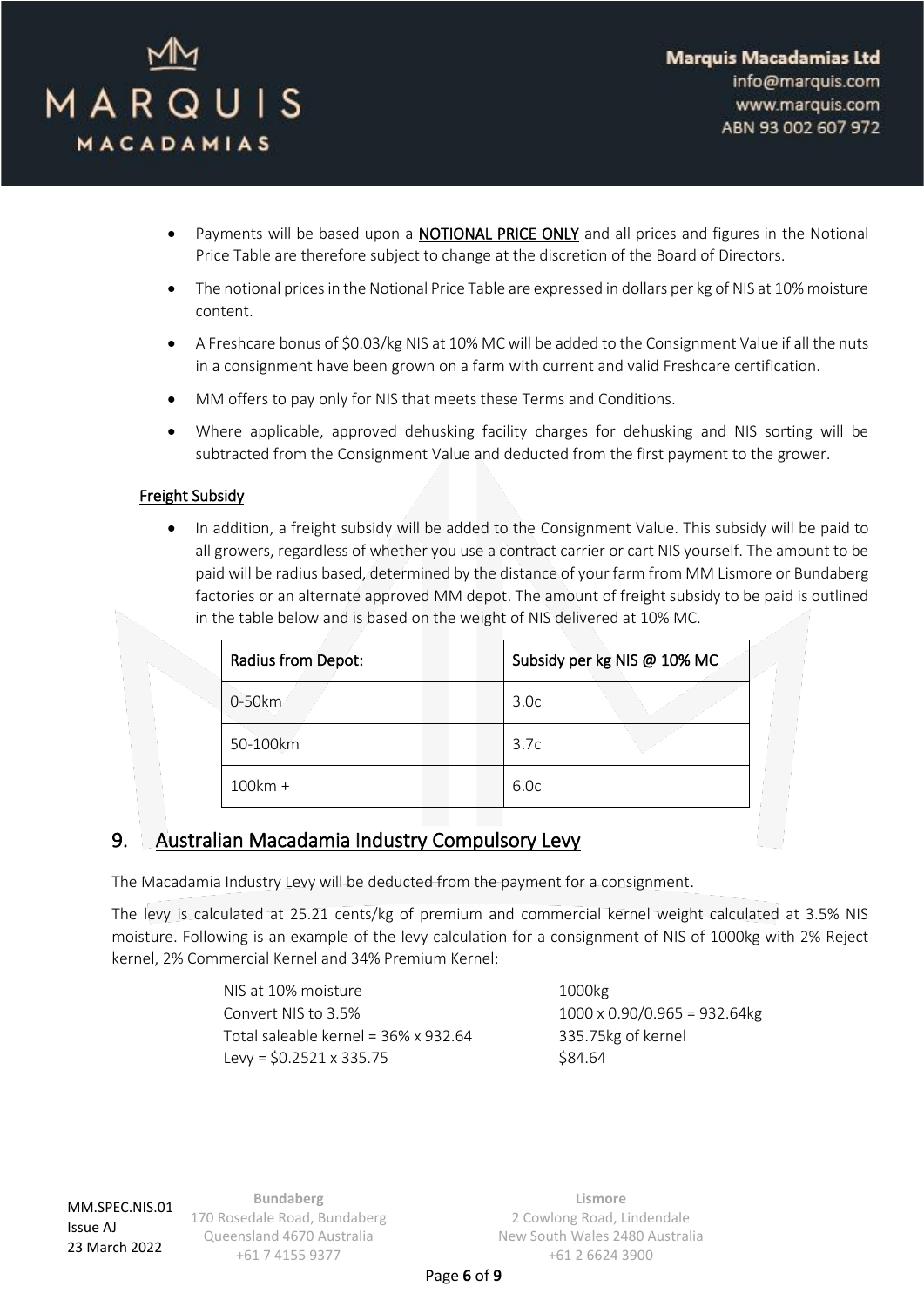

# 10. Australian Macadamia Society (AMS) Voluntary Marketing Fund

Marquis Macadamias has agreed to collect contributions of \$0.03/kg of NIS at 10% moisture for the Voluntary Marketing Fund from contributing growers on behalf of the AMS to support the World Macadamia Organisation. This is a voluntary levy, and if you wish to contribute, please opt in by ticking the "yes" box on the Pre-Season Report. If you do not wish to contribute please tick the "no" box.

The contribution will be deducted from the first payment for each consignment delivered in the 2022 season and this money will provided to the AMS voluntary levy fund as per the terms of our agreement with them. It is important to note that your decision to opt in or out will apply to all consignments delivered to us in the 2022 season and it will not be possible to change your selection once the first consignment is delivered.

If you do not opt in, no deductions will be taken from your consignment.

### 11. Deliveries

#### <span id="page-6-0"></span>11.1. Delivery hours, contact numbers and bookings

• Our Lismore premises will be open for NIS deliveries from 7.30am – 4.00pm Monday – Friday during the season. Operating hours may be extended during the season to accommodate deliveries. To assist in the management of the delivery schedule at Lismore, bookings are required.

Phone Michael Pirlo on (02) 6625 6312 (7.00am – 4.00pm) to make a booking.

If busy, call (02) 6624 3900 (8.30am – 5.00pm)

Our **Bundaberg** premises will be open for NIS deliveries from 7:00am  $-$  4:00pm, Monday- Friday during the season. Operating hours may be extended during the season to accommodate deliveries. To assist in the management of the delivery schedule at Bundaberg, bookings are required.

Phone Colin Hansford on 0418 193 101 or (07) 4155 9377 to make a booking.

Our Macksville depot will be open for NIS deliveries from 6.00am - 10.30am each Wednesday during the season. If deliveries are made during these hours no bookings are required. To arrange deliveries outside these hours please contact:

Lee Fewings on (02) 6568 3003 or 0428 619 277.

• MM may limit the amount of NIS containing more than 10% NIH that it receives through its depots at approved dehusking facilities. The available tonnage will be allocated on a first in first served basis.

#### Dehusking Facilities

• Approved dehusking facilities are the Summerland Farm and P&L Dehusking in Northern NSW and Macadamia Enterprises in Bundaberg.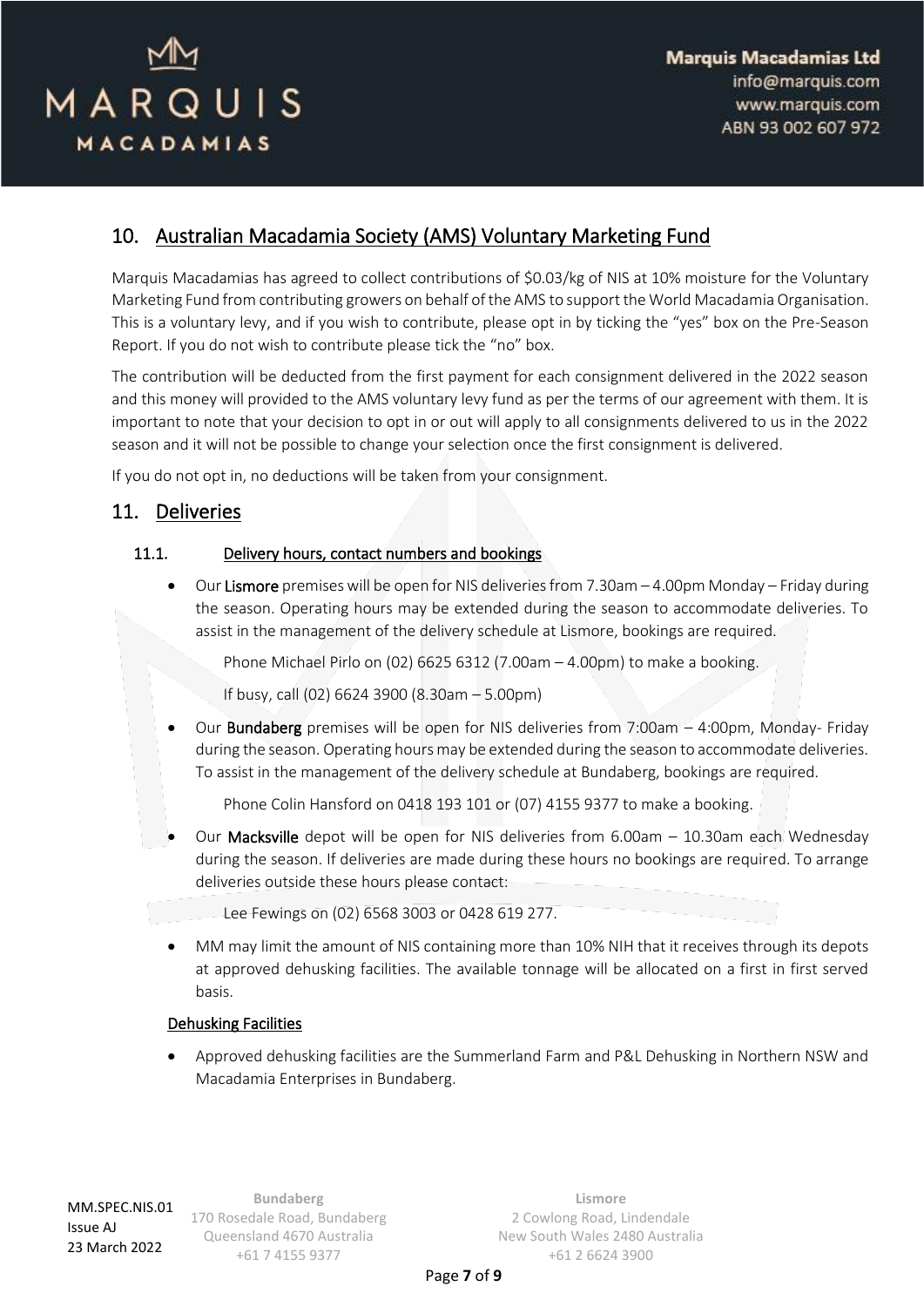

- Growers who wish to deliver a consignment to MM via Macadamia Enterprises must contact Simon Andreoli (QLD) at MM prior to delivering to the facility. Any delivery to this approved dehusking facility that has not been pre-arranged with MM may be rejected.
- Deliveries to Macadamia Enterprises must be made on weekdays (no weekends or public holidays), and no deliveries will be accepted after 12pm on Fridays.
- To arrange deliveries for dehusking at Summerland Farms please contact:

Kim Bottomly on 0423 562 420 or [kbottomly@hwns.com.au](mailto:kbottomly@hwns.com.au)

To arrange deliveries for dehusking at P&L Dehusking please contact:

Libby Hannigan on 0404 235 700 o[r aliviamckinlay@gmail.com](mailto:aliviamckinlay@gmail.com)

#### 11.2. Conditions that must be met prior to or at delivery

Marquis reserves the right not to accept delivery of any consignment if the following conditions have not been met:

- The minimum delivery weight is 400kg of NIS.
- Deliveries of NIH must contain 400kg of NIS.
- Whenever a contract carrier is used to deliver NIS, a consignment note must accompany the load listing the following:
	- The name of the supplier
	- Grower number
	- The approximate weight of the consignment
- The supplier must supply a completed MM 2022 Pre-Season Report which includes an 'Acceptance of the Terms and Conditions of Nut in Shell Purchase 2022 Season' prior to their first delivery for the season.
- The supplier must supply a MM 2022 'Delivery Report' for each delivery either before or upon arrival of the consignment at our receivals point. The report must be filled out with the details of the consignment and signed by the supplier or their authorised representative.

#### 11.3. Pre-delivery and Pre-acceptance testing

- We encourage all suppliers to submit a representative pre-delivery sample to the MM Laboratory for all consignments. The results of this sample will be used to segregate NIS according to Commercial and Reject kernel content. A period of four to seven working days should be allowed for evaluation and testing of samples.
- If a pre-delivery test has been carried out, please provide a copy of these test results to receivals when you deliver. Alternatively, you may quote the pre-delivery test number at the time of delivery. This test number will be supplied by the MM laboratory along with the test results.

**Bundaberg** 170 Rosedale Road, Bundaberg Queensland 4670 Australia +61 7 4155 9377